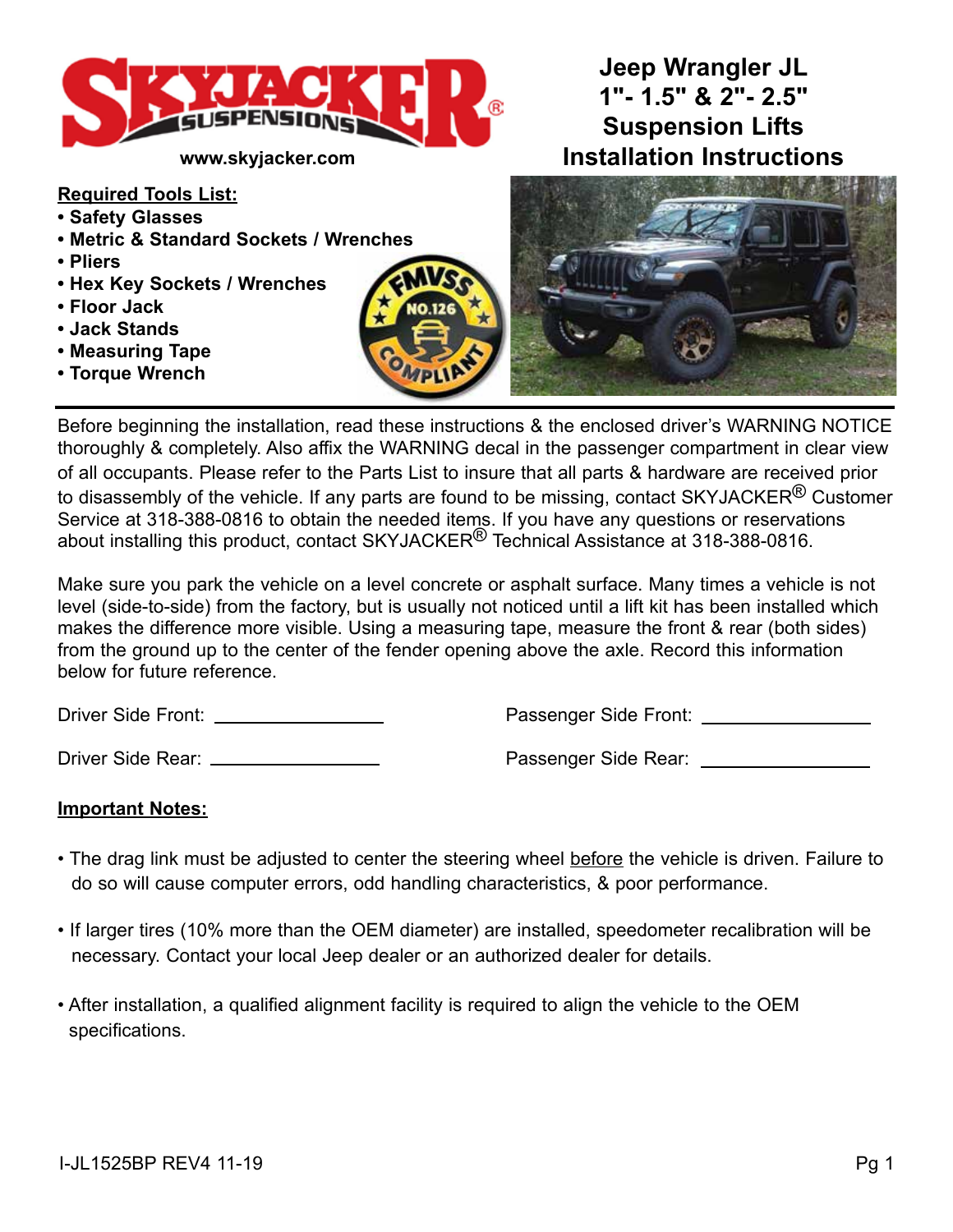# **Part #: JL15BPBLT / JL15BPMLT / JL15RBPBLT / JL15RBPMLT (4 Door Models)**

| Item#       | <b>Description</b>              | Qty | Item#                | <b>Description</b>               | Qty |
|-------------|---------------------------------|-----|----------------------|----------------------------------|-----|
| JL10FS-DR   | JL FRONT COIL SPRING            | 2   | JL12RS-DR-R          | JL REAR PASS COIL SPRING         |     |
|             | (Included With JL15BP Kits)     |     |                      | (Included With JL15RBP Kits)     |     |
| JL10RS-DR-L | JL REAR DRIVER COIL SPRING      |     |                      | H-BOX JL15BP JL HARDWARE BOX     |     |
|             | (Included With JL15BP Kits)     |     |                      | (Included With JL15 Kits)        |     |
| JL10RS-DR-R | <b>JL REAR PASS COIL SPRING</b> |     | <b>B8385 (Front)</b> | <b>BLACK MAX SHCK W/BLK BOOT</b> | -2  |
|             | (Included With JL15BP Kits)     |     | <b>B8387 (Rear)</b>  | <b>BLACK MAX SHCK W/BLK BOOT</b> | -2  |
| JL12FS-DR   | <b>JL FRONT COIL SPRING</b>     | 2   | M9385 (Front)        | <b>M95 MONOTUBE SHOCK</b>        | 2   |
|             | (Included With JL15RBP Kits)    |     | M9387 (Rear)         | M95 MONOTUBE SHOCK               | 2   |
| JL12RS-DR-L | JL REAR DRIVER COIL SPRING      | 1   |                      |                                  |     |
|             | (Included With JL15RBP Kits)    |     |                      |                                  |     |

## **Hardware Box Breakdown:**

# **Part # H-BOX JL15BP (Included With JL15 Kits)**

| Item #         | <b>Description</b>         | Qty | ltem #             | <b>Description</b>                | Qty |
|----------------|----------------------------|-----|--------------------|-----------------------------------|-----|
| JL10RBS-S      | JI REAR BUMP STOP SPACER   |     | HB-JI 10RBS        | HOWR BAG: JL REAR BUMP STP        |     |
| SBE4018-L      | JL FRONT SWAY BAR END LINK |     | HB-JLSBE           | HDWR BAG: JL FRONT END LINK       |     |
| <b>HB-JK23</b> | HDWR BAG: JL FRT BUMP STOP |     | <u>L.II 1525BP</u> | INST SHEET JI 15BP $\ell$ JI 25BP |     |

### **Hardware Bag Breakdown:**

# **Part # HB-JK23 (Included With JL15 Kits)**

| ∣ltem #   | <b>Description</b>           | Qty∣ | ∣ltem # | <b>Description</b>         | Qty |
|-----------|------------------------------|------|---------|----------------------------|-----|
| BSS3010-S | JL FRONT BUMP STOP SPACER    |      | 38SAFW  | 3/8 SAE WASHER             |     |
| 38X134BHB | 3/8 X 1 3/4 BUTTON HEAD BOLT |      | 38CTN   | 3/8 COARSE THREAD LOCK NUT |     |

# **Part # HB-JL10RBS (Included With JL15 Kits)**

| $ $ Item # | Description                  | Qty | ltem # | <b>Description</b>        | Qty |
|------------|------------------------------|-----|--------|---------------------------|-----|
| 516X134BHB | 5/16 X 1 3/4 BUTTON HEAD BLT |     | 516CTN | 5/16 COARSE THRD LOCK NUT |     |
| 516SAEW    | 5/16 SAE WASHER              |     |        |                           |     |

# **Part # HB-JLSBE (Included With JL15 Kits)**

| ∣Item #  | <b>Description</b>          | Qtv | ∣ltem # | <b>Description</b>    | Qty |
|----------|-----------------------------|-----|---------|-----------------------|-----|
| HG5815-K | HOURGLASS 5/8 BUSHING / BLK |     | 716USSW | 7/16 USS FLAT WASHER  |     |
| 141509   | ES25 SLEEVE                 |     | 12MMN   | 12 MM METRIC LOCK NUT |     |
| 12X70MMB | 12MM X 70MM METRIC BOLT     |     |         |                       |     |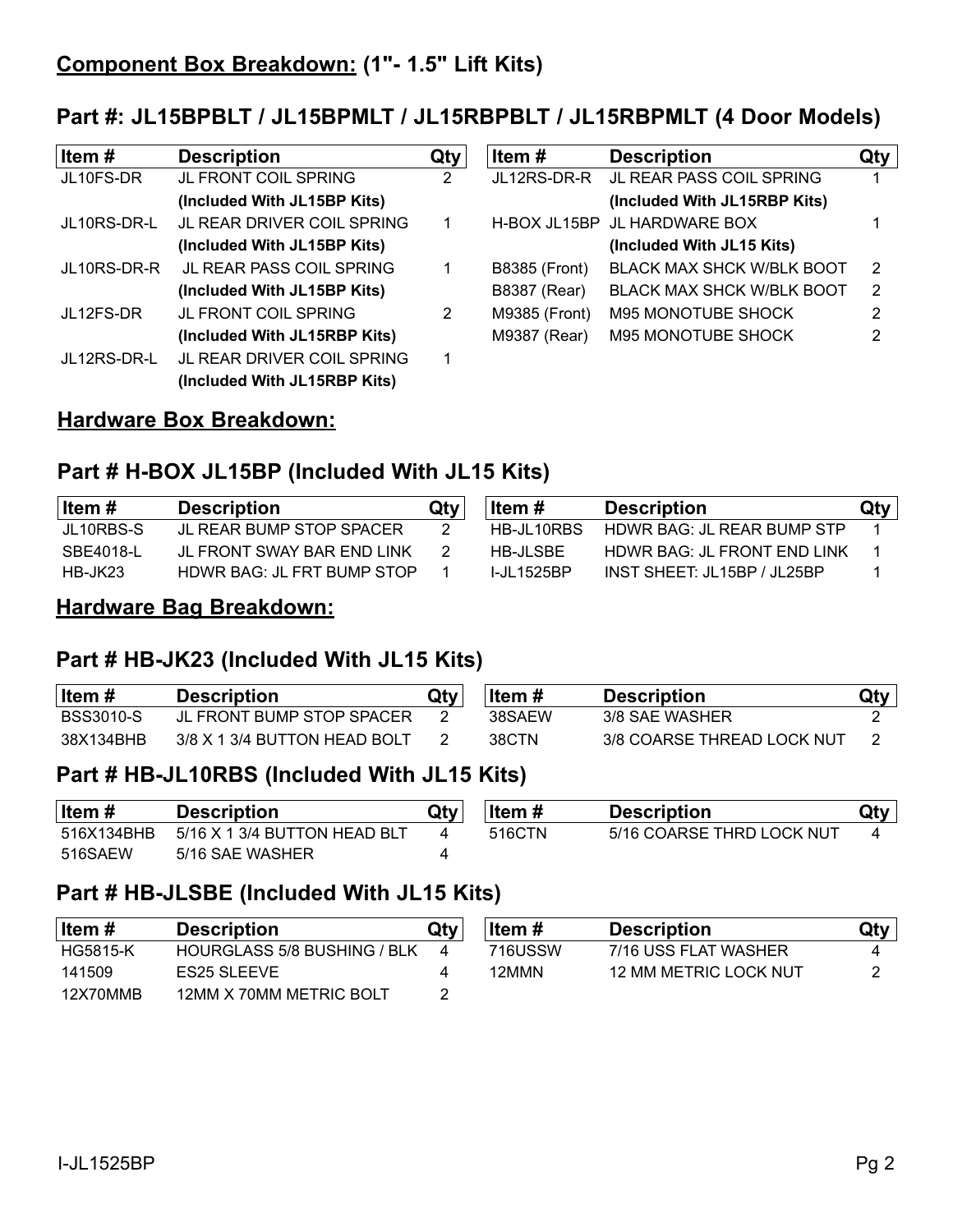# **Part #: JL20BPBLT / JL20BPMLT / JL20RBPBLT / JL20RBPMLT (2 Door Models) JL25BPBLT / JL25BPMLT / JL25RBPBLT / JL25RBPMLT (4 Door Models)**

| Item #      | <b>Description</b>                              | Qty | Item #               | <b>Description</b>                      | Qty |
|-------------|-------------------------------------------------|-----|----------------------|-----------------------------------------|-----|
| JL10FS-DR   | JL FRONT COIL SPRING                            | 2   | JL23RS-DR-L          | JL REAR DRIVER COIL SPRING              |     |
|             | (Included With JL20BP Kits)                     |     |                      | (Included With JL25RBP Kits)            |     |
| JL10RS-DR-L | JL REAR DRIVER COIL SPRING                      | 1.  | JL23RS-DR-R          | <b>JL REAR PASS COIL SPRING</b>         |     |
|             | (Included With JL20BP Kits)                     |     |                      | (Included With JL25RBP Kits)            |     |
| JL10RS-DR-R | <b>JL REAR PASS COIL SPRING</b>                 | 1   | H-BOX JL25BP         | <b>JL HARDWARE BOX</b>                  |     |
|             | (Included With JL20BP Kits)                     |     |                      | (Included With JL20BP &<br>JL25BP Kits) |     |
| JL12FS-DR   | <b>JL FRONT COIL SPRING</b>                     | 2   | H-BOX JL25RBP        | JL HARDWARE BOX                         |     |
|             | (Included With JL20RBP &<br>JL25BP Kits)        |     |                      | (Included With JL20BP &<br>JL25BP Kits) |     |
| JL12RS-DR-L | <b>JL REAR DRIVER COIL SPRING</b>               | 1.  | <b>B8386 (Front)</b> | <b>BLACK MAX SHCK W/BLK BOOT</b>        | 2   |
|             | (Included With JL20RBP &<br><b>JL25BP Kits)</b> |     | B8388 (Rear)         | <b>BLACK MAX SHCK W/BLK BOOT</b>        | 2   |
| JL12RS-DR-R | <b>JL REAR PASS COIL SPRING</b>                 |     | M9386 (Front)        | M95 MONOTUBE SHOCK                      | 2   |
|             | (Included With JL20RBP &                        |     | M9388 (Rear)         | M95 MONOTUBE SHOCK                      | 2   |
|             | <b>JL25BP Kits)</b>                             |     |                      |                                         |     |
| JL23FS-DR   | <b>JL FRONT COIL SPRING</b>                     | 2   |                      |                                         |     |
|             | (Included With JL25RBP Kits)                    |     |                      |                                         |     |

## **Hardware Box Breakdown:**

# **Part # H-BOX JL25BP (Included With JL20BP & JL25BP Kits)**

| ∣ltem #   | <b>Description</b>              | Qtv | ∣ltem #           | <b>Description</b>            | Qty |
|-----------|---------------------------------|-----|-------------------|-------------------------------|-----|
| JK25RBS-S | <b>JL REAR BUMP STOP SPACER</b> |     | HB-SBENB03        | HDWR BAG: JL FRONT END LINK   |     |
| SBE4028-L | JL FRONT SWAY BAR END LINK      |     | HB-SBENB04        | HDWR BAG: JL REAR END LINK    |     |
| SBE4058-L | JL REAR SWAY BAR END LINK       |     | <b>I-JL1525BP</b> | $INST$ SHEET: JL15BP / JL25BP |     |
| HB-JK20   | HDWR BAG: JL BUMP STOP SPC      |     |                   |                               |     |

# **Part # H-BOX JL25RBP (Included With JL20RBP & JL25RBP Kits)**

| ∣ltem #   | <b>Description</b>         | Qtv | Item #            | <b>Description</b>          | Qty |
|-----------|----------------------------|-----|-------------------|-----------------------------|-----|
| JK25RBS-S | JL REAR BUMP STOP SPACER   |     | HB-SBENB03        | HDWR BAG: JL FRONT END LINK |     |
| SBE4028-L | JL FRONT SWAY BAR END LINK |     | HB-SBENB04        | HDWR BAG: JL REAR END LINK  |     |
| SBE4068-L | JL REAR SWAY BAR END LINK  |     | <b>I-JL1525BP</b> | INST SHEET: JL15BP / JL25BP |     |
| HB-JK20   | HDWR BAG: JL BUMP STOP SPC |     |                   |                             |     |

#### **Hardware Bag Breakdown:**

### **Part # HB-JK20 (Included With JL20 & JL25 Kits)**

| ∣ltem #           | <b>Description</b>           | Qty | Item #   | <b>Description</b>        | Qty             |
|-------------------|------------------------------|-----|----------|---------------------------|-----------------|
| <b>BSS3020-S</b>  | JL FRONT BUMP STOP SPACER    | 2   | 516X1FTB | 5/16 X 1 FINE THREAD BOLT | 4               |
| 38X234BHB         | 3/8 X 2 3/4 BUTTON HEAD BOLT |     | 516SAEW  | 5/16 SAE WASHER           | 8               |
| 38SAEW            | 3/8 SAE WASHER               |     | 516FTN   | 5/16 FINE THREAD LOCK NUT | 4               |
| 38SCTN            | 3/8 COARSE THREAD LOCK NUT   |     |          |                           |                 |
| <b>I-JL1525BP</b> |                              |     |          |                           | Pg <sub>3</sub> |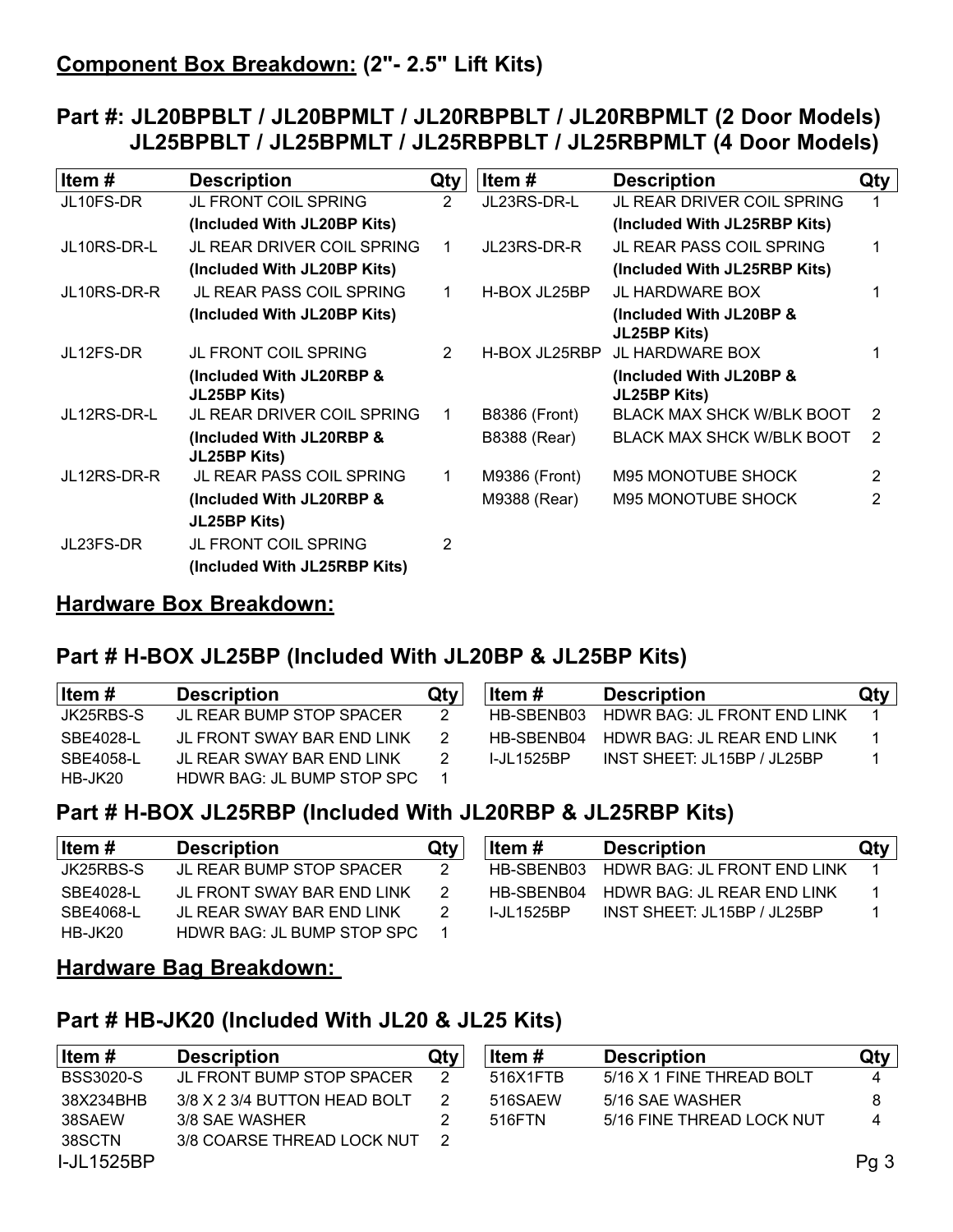# **Part # HB-SBENB03 (Included With JL20 & JL25 Kits)**

| ∣ltem #  | <b>Description</b>      | Qty | Item#   | <b>Description</b>    | Qty |
|----------|-------------------------|-----|---------|-----------------------|-----|
| 141509   | <b>ES25 SLEEVE</b>      |     | 716USSW | 7/16 USS FLAT WASHER  |     |
| 12X70MMB | 12MM X 70MM METRIC BOLT |     | 12MMN   | 12 MM METRIC LOCK NUT |     |

# **Part # HB-SBENB04 (Included With JL20 & JL25 Kits)**

| ∣ltem #  | <b>Description</b>        | Qty | ltem #  | <b>Description</b>    | Qty |
|----------|---------------------------|-----|---------|-----------------------|-----|
| 141509   | <b>ES25 SLEEVE</b>        |     | 716USSW | 7/16 USS FLAT WASHER  |     |
| 12X65BHB | 12MM X 65MM BUTTON HD BLT |     | 12MMN   | 12 MM METRIC LOCK NUT |     |

### **Front Installation:**

- 1. With the vehicle on flat level ground, set the emergency brake, & block the rear tires / wheels.
- 2. Raise the front of the vehicle, support the frame rails, & front differential using jack stands.
- 3. Remove the front tires / wheels using a 22mm socket. (See Photo # 1)
- 4. Remove the OEM front skid plate using a 13mm socket / wrench. (See Photo # 2)
- 5. Remove the OEM front sway bar end links using a 6mm hex key socket / wrench & 18mm socket / wrench. (See Photo # 3)
- 6. Disconnect the OEM front track bar from the frame using a 21mm socket / wrench. (See Photo # 4)
- 7. Disconnect the OEM drag link from the OEM pitman arm using a 21mm socket / wrench. (See Photo # 5)









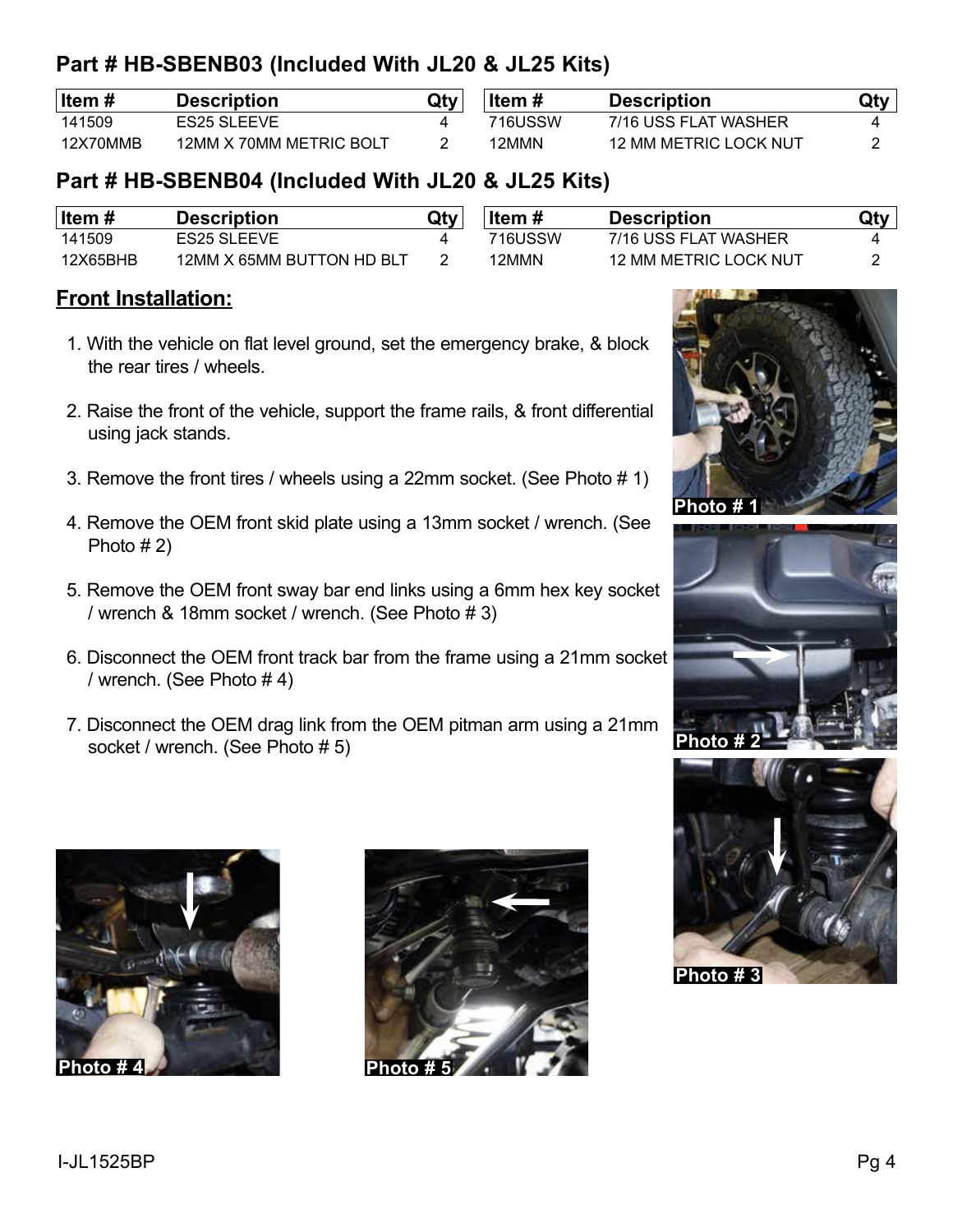- 8. Remove the OEM front shocks using a 18mm socket / wrench. (See Photo  $# 6$ )
- 9. Disconnect the OEM front brake line brackets from the OEM front lower control arms using a 15mm socket / wrench. (See Photo # 7)
- 10. Mark the location of the OEM front driveshaft / flange at the front differential & disconnect using a 15mm socket / wrench. (See Photo # 8)
- 11. Disconnect the wiring harness from the passenger side OEM front upper **Photo # 6** control arm using pliers.
- 12. Disconnect the wiring harness from the OEM 4wd acuator. (See Photo # 9)
- 13. Disconnect the OEM vent hose from the front differential using pliers.
- 14. While checking for appropriate slack in ABS lines, brake lines, differential vent hose, & etc. Lower the front differential & remove the OEM front coil springs.
- 15. **JL15 Kits:** Install the new Skyjacker front coil springs & new Skyjacker front bump stop spacers to the OEM front bump stop pads using the supplied 3/8" x 1 3/4" button head bolts, 3/8" washers, 3/8" nuts, a 7/32" hex key socket / wrench, & 9/16" socket / wrench. (See Photo # 10) **Note:** Be sure when installing the new front coil springs that the tabs of each OEM front upper coil spring isolator are aligned with the holes of the OEM front upper coil spring mounts.
- 16. **JL20 & JL25 Kits:** Install the new Skyjacker front coil springs & new Skyjacker front bump stop spacers to the OEM front bump stop pads using the supplied 3/8" x 2 3/4" button head bolts, 3/8" washers, 3/8" nuts, a 7/32" hex key socket / wrench, & 9/16" socket / wrench. (See Photo # 10) **Note:** Be sure when installing the new front coil springs that the tabs of each OEM front upper coil spring isolator are aligned with the holes of the OEM front upper coil spring mounts.
- 17. Raise the front differential in order to load the new Skyjacker front coil springs & connect the OEM front driveshaft using the OEM hardware & a 15mm socket / wrench. (See Photo # 8)
- 18. Connect the OEM drag link to the OEM pitman arm using the OEM hardware & a 21mm socket / wrench. (See Photo # 5)









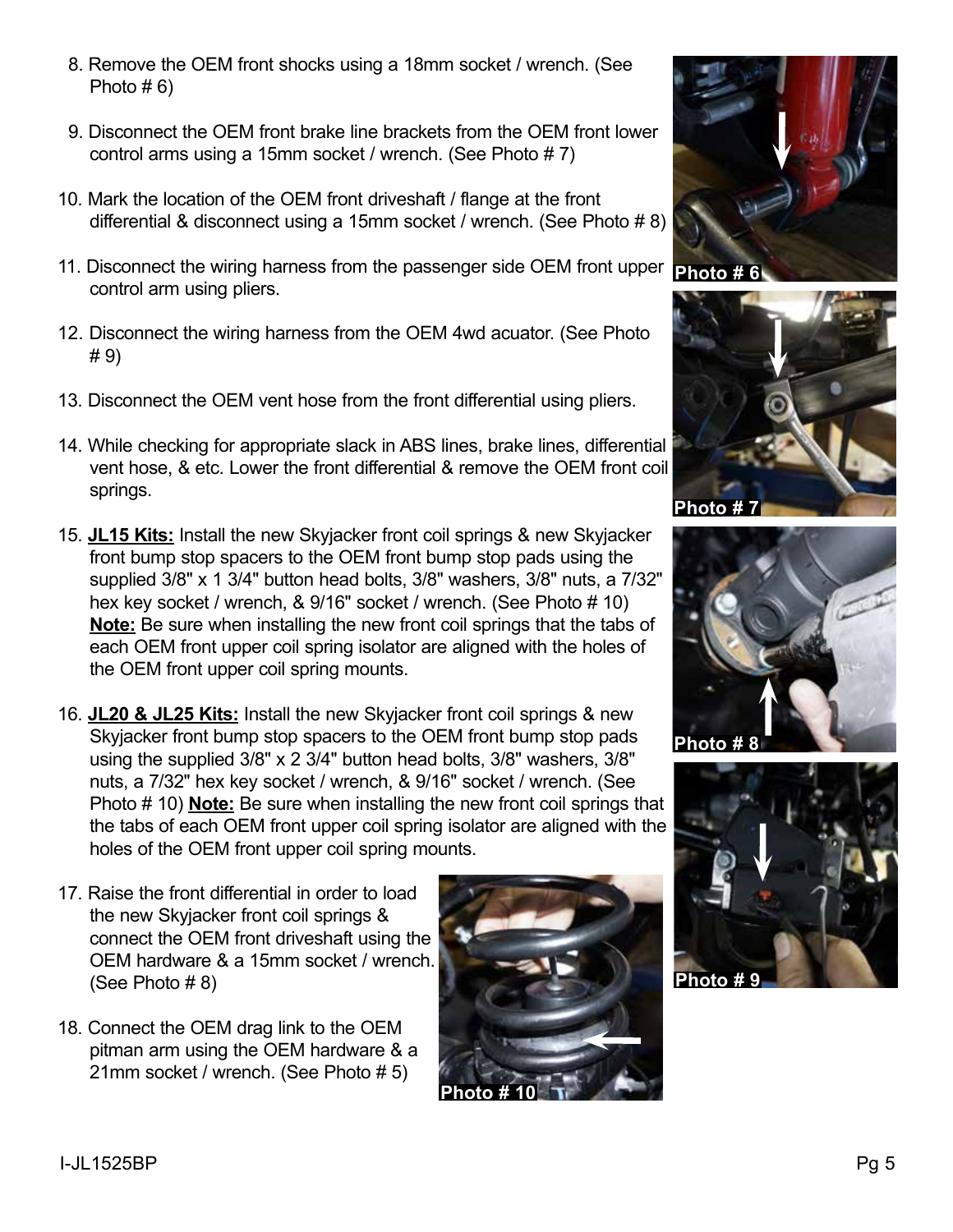- 19. Connect the OEM vent hose to the front differential using pliers.
- 20. Connect the wiring harness to the OEM 4wd acuator. (See Photo # 9)
- 21. Connect the wiring harness to the passenger side OEM front upper control arm.
- 22. Connect the OEM front brake line brackets to the OEM front lower control arms using the OEM hardware & a 15mm socket / wrench. (See Photo # 7)
- 23. Install the new Skyjacker front shocks using the supplied polyurethane bushings, steel sleeves, OEM hardware & a 18mm socket / wrench. **Note:** The new front shocks use the larger inside diameter polyurethane bushings / longer steel sleeves for the front upper shock mounts & the smaller inside diameter polyurethane bushings / shorter steel sleeves for the front lower shock mounts. (See Photo # 11)
- 24. Install the new Skyjacker front sway bar end links using the supplied steel sleeves, 12mm x 70mm bolts, 7/16" USS washers, 12mm nuts, OEM hardware, a 18mm socket / wrench, & 19mm socket / wrench. (See Photo # 12) **Note:** On the driver side of the vehicle, install the OEM lower bolt with the large washer to the bushing side of the new front sway bar end link.
- 25. Install the OEM front skid plate using the OEM hardware & a 13mm socket / wrench. (See Photo # 2)
- 26. Install the front tires / wheels using a 22mm socket & lower the front of the vehicle to the ground. (See Photo  $# 1$ )
- 27. Connect the OEM front track bar to the frame using the OEM hardware & a 21mm socket / wrench. (See Photo # 4) **Note:** Slightly turning the steering wheel will help align the OEM front track bar with the frame mount.

# **Rear Installation:**

- 1. Block the front tires / wheels, raise the rear of the vehicle, support the frame rails, & rear differential using jack stands.
- 2. Remove the rear tires / wheels using a 22mm socket. (See Photo # 13) **Photo # 14**
- 3. **JL15 Kits:** Disconnect the OEM rear sway bar end links from the rear differential using a 18mm socket / wrench. (See Photo # 14)
- 4. **JL20 & JL25 Kits:** Remove the OEM rear sway bar end links using a 6mm hex key socket / wrench & 18mm socket / wrench. (See Photo # 14)







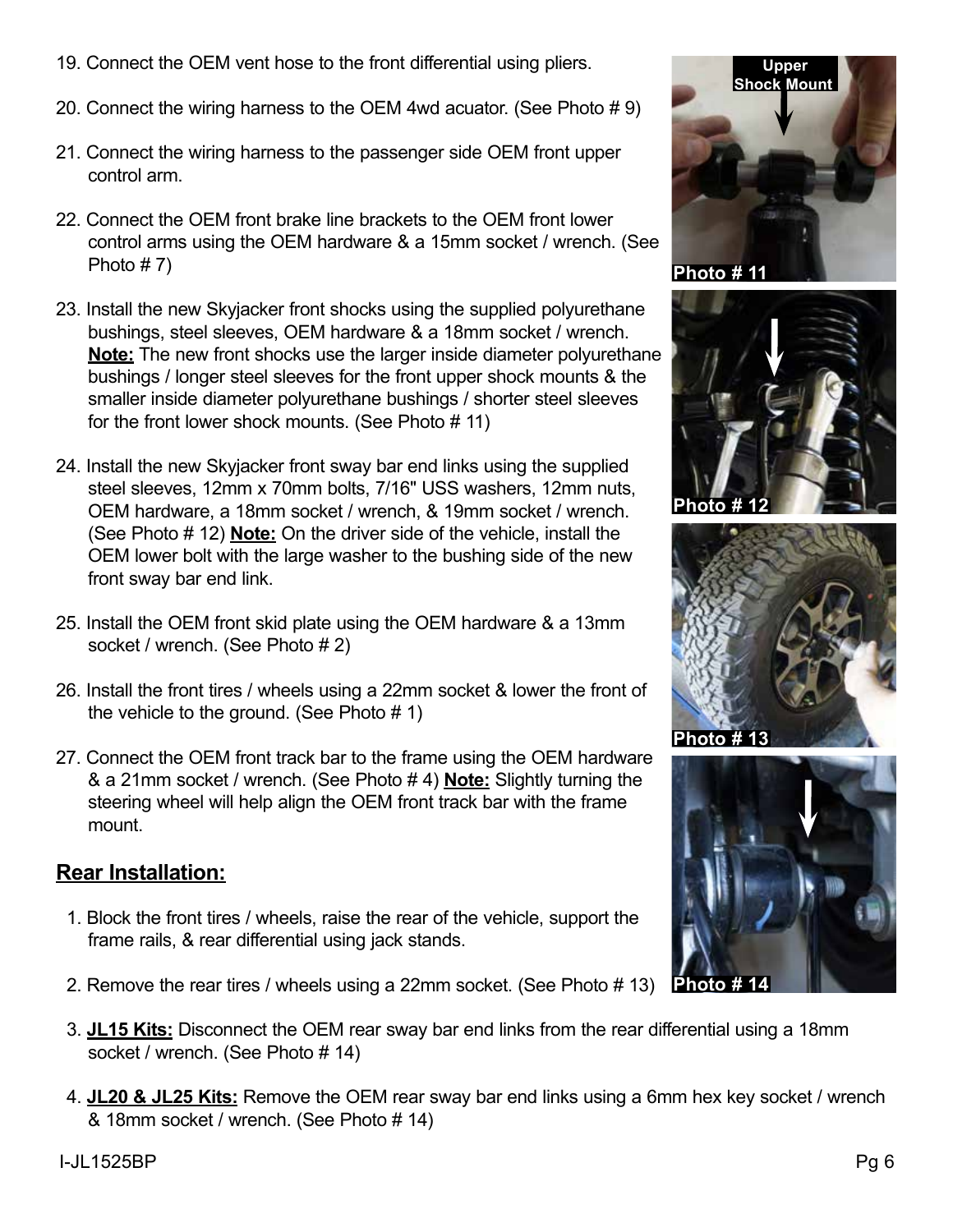- 5. Disconnect the OEM rear track bar from the frame using a 21mm socket / wrench. (See Photo # 15)
- 6. In order to gain access to the OEM rear upper shock mounting bolts, remove the OEM rear lower fender liners using a 8mm socket / wrench. (See Photo # 16)
- 7. Remove the OEM rear shocks using a 18mm socket / wrench. (See Photo  $# 17$ )
- 8. Disconnect the OEM rear brake line brackets from the rear differential using a 13mm socket / wrench. (See Photo # 18)
- 9. While checking for appropriate slack in ABS lines, brake lines, differential vent hose, & etc. Lower the rear differential & remove the OEM rear coil springs.
- 10. **JL15 Kits:** Install the new Skyjacker rear bump stop spacers to the OEM rear bump stop pads using the supplied 5/16" x 1 3/4" button head bolts, 5/16" washers, 5/16" nuts, a 3/16" hex key socket / wrench, & 1/2" socket / wrench. (See Photo # 19)
- 11. **JL20 & JL25 Kits:** Install the new Skyjacker rear bump stop spacers to the OEM rear bump stop pads using the supplied 5/16" x 1" bolts, 5/16" washers, 5/16" nuts, & a 1/2" socket / wrench. (See Photo # 20) **Note:** Install the new rear bump stop spacers so the angled end is towards the rear of the vehicle.
- 12. Install the new Skyjacker rear coil springs. **Note:** The new rear coil spring with a **"L"** as the last digit of the part # is to be installed on the Driver Side of the vehicle & the new rear coil spring with a **"R"** as the last digit of the part # is to be installed on the Passenger Side of the vehicle. Be sure when installing the new rear coil springs that the tabs of **Photo # 17** each OEM rear upper coil spring isolator are aligned with the holes of the OEM rear upper coil spring mounts.











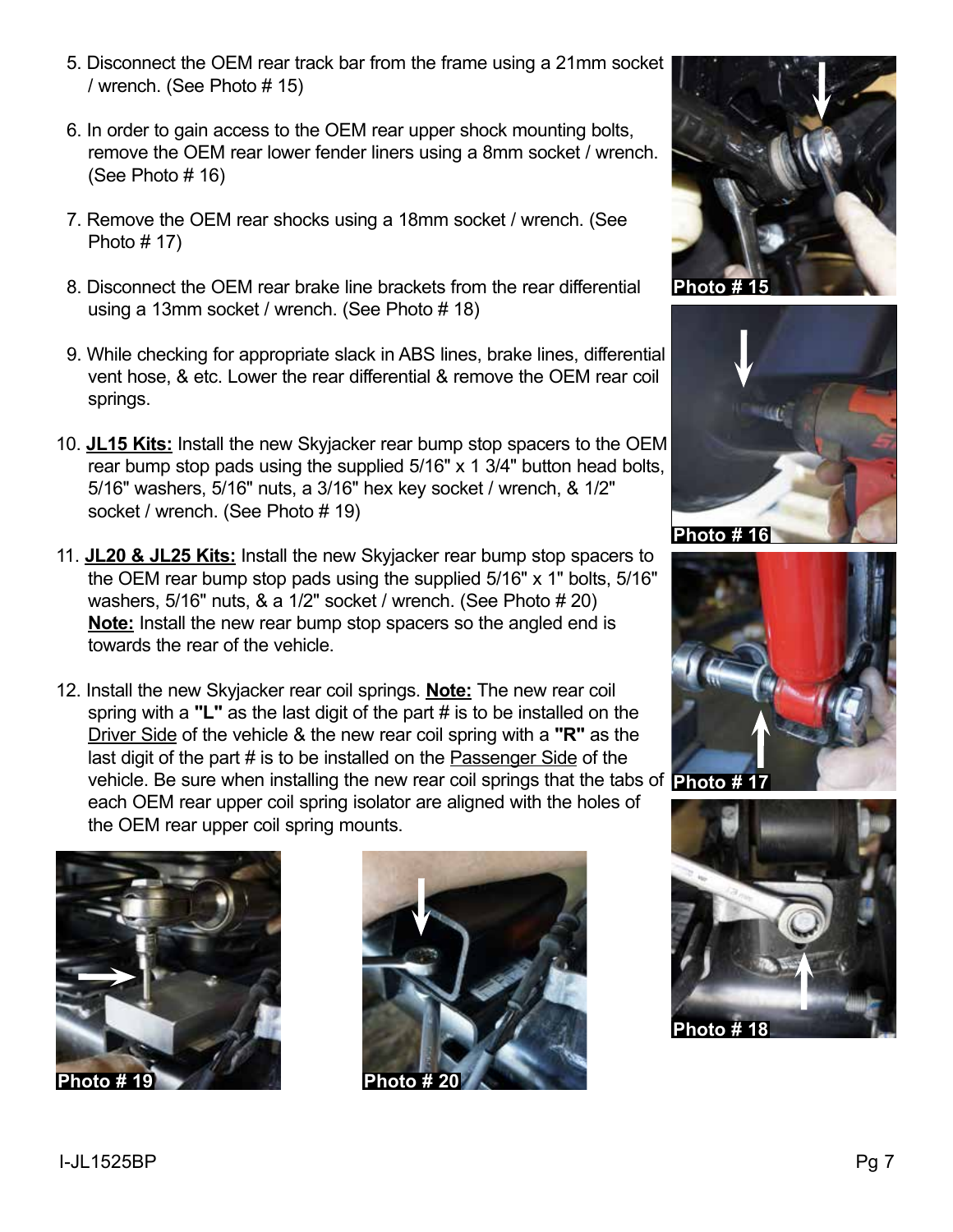13. Raise the rear differential in order to load the new Skyjacker rear coil springs & install the new Skyjacker rear shocks using the supplied polyurethane bushings, steel sleeves, OEM hardware & a 18mm socket / wrench. **Note:** The new rear shocks use the larger inside diameter polyurethane bushings / longer steel sleeves for the rear upper shock mounts & the smaller inside diameter polyurethane bushings / shorter steel sleeves for the rear lower shock mounts. (See Photo # 11)



- 14. Install the OEM rear lower fender liners using the OEM hardware & a 8mm socket / wrench. (See Photo # 16)
- 15. Connect the OEM rear brake line brackets to the rear differential using the OEM hardware & a 13mm socket / wrench. (See Photo # 18)
- 16. **JL15 Kits:** Connect the OEM rear sway bar end links to the rear differential using the OEM hardware & a 18mm socket / wrench. (See Photo # 14)
- 17. **JL20 & JL25 Kits:** Install the new Skyjacker rear sway bar end links using the supplied steel sleeves, 12mm x 65mm button head bolts, 7/16" USS washers, 12mm nuts, OEM hardware, a 5/16" hex key socket / wrench, & 18mm socket / wrench. (See Photo # 21) **Note:** Install the new upper end link button head bolts from the outside of the vehicle inward & the OEM lower bolts with the large washer to the bushing side of the new rear sway bar end links.
- 18. Install the rear tires / wheels using a 22mm socket & lower the rear of the vehicle to the ground. (See Photo  $# 13$ )
- 19. Connect the OEM rear track bar to the frame using the OEM hardware & a 21mm socket / wrench. (See Photo # 15)

#### **Final Notes:**

- After the installation is complete, double check that all nuts & bolts are tight. Refer to the following chart for the proper torque specifications. (Do not retighten the nuts & bolts where thread lock compound was used.)
- With the vehicle placed on the ground, cycle the steering lock to lock & inspect the steering, suspension, brake lines, front & rear drivelines, fuel lines, & wiring harnesses for proper operation, tightness, & adequate clearance.
- Have the headlights readjusted to the proper settings.
- Have a qualified alignment center align the vehicle to the OEM specifications.
- After the first 100 miles, check all hardware for the proper torque & periodically thereafter.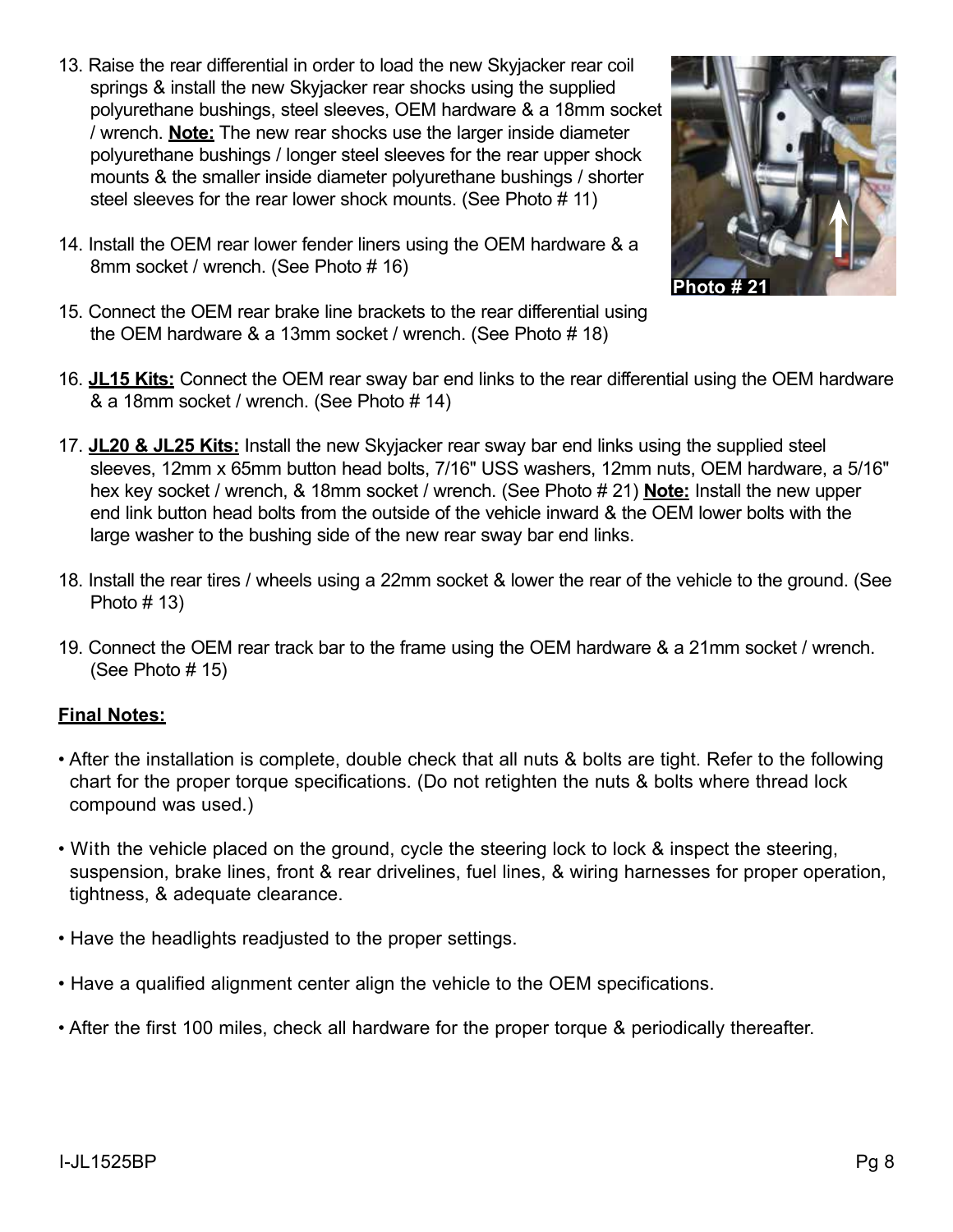| <b>TORQUE SPECIFICATIONS</b> |                    |                 |                  |                      |                   |  |  |  |
|------------------------------|--------------------|-----------------|------------------|----------------------|-------------------|--|--|--|
|                              | <b>INCH SYSTEM</b> |                 |                  | <b>METRIC SYSTEM</b> |                   |  |  |  |
| <b>Bolt Size</b>             | Grade 5            | Grade 8         | <b>Bolt Size</b> | Class 8.8            | <b>Class 10.9</b> |  |  |  |
| $5/16$                       | <b>15 FT LB</b>    | <b>20 FT LB</b> | I6MM             | 5 FT LB              | 9 FT LB           |  |  |  |
| 3/8                          | 30 FT LB           | 35 FT LB        | 8MM              | <b>18 FT LB</b>      | <b>23 FT LB</b>   |  |  |  |
| 7/16                         | <b>45 FT LB</b>    | 60 FT LB        | 10MM             | <b>32 FT LB</b>      | 45 FT LB          |  |  |  |
| 1/2                          | <b>65 FT LB</b>    | 90 FT LB        | 12MM             | <b>55 FT LB</b>      | <b>75 FT LB</b>   |  |  |  |
| 9/16                         | 95 FT LB           | <b>130 FTLB</b> | 14MM             | <b>85 FT LB</b>      | <b>120 FT LB</b>  |  |  |  |
| 5/8                          | 135 FT LB          | 175 FT LB       | 16MM             | 130 FT LB            | 165 FT LB         |  |  |  |
| $\frac{3}{4}$                | 185 FT LB          | 280 FT LB       | 18MM             | 170 FT LB            | 240 FT LB         |  |  |  |

• **The above specifications are not to be used when the bolt is being installed with a bushing.**

#### **Optional Front Adjustable Track Bar Available:**

JLFTBA18 Front Adjustable Track Bar / 2"- 6" Lift JLRTBA18 Rear Adjustable Track Bar / 2"- 6" Lift

#### **Optional Front Track Bar Brace Available:**

JLFBRC18 Front Track Bar Brace

#### **Optional HD OEM Replacement Steering Stabilizers Available:**

7008 HD OEM Replacement Steering Stabilizer - White Steering Damper 8008 HD OEM Replacement Steering Stabilizer - Black Steering Damper 9008 HD OEM Replacement Steering Stabilizer - Silver Steering Damper

#### **Optional Dual Steering Stabilizer Kits Available:**

7208 Dual Steering Stabilizer Kit - White Steering Dampers

8208 Dual Steering Stabilizer Kit - Black Steering Dampers

9208 Dual Steering Stabilizer Kit - Silver Steering Dampers

#### **Optional HD Front / Rear Upper & Lower Control Arms Available:**

JL24LL HD Front & Rear Lower Control Arms - Set / 1"- 4" Lift JL24LLX Single Flex Front & Rear Lower Control Arms - Set / 1"- 6" Lift JLL24F-SX Single Flex Front Lower Control Arms - Pair / 1"- 6" Lift JLL24R-SX Single Flex Rear Lower Control Arms - Pair / 1"- 6" Lift JLULF26-SX Single Flex Front Upper Control Arms - Pair / 1"- 6" Lift JLULR26-SX Single Flex Rear Upper Control Arms - Pair / 1"- 6" Lift

#### **Optional Front Outboard Shock Mounting Kit Available:**

JLOSM Front Outboard Shock Mounting Kit